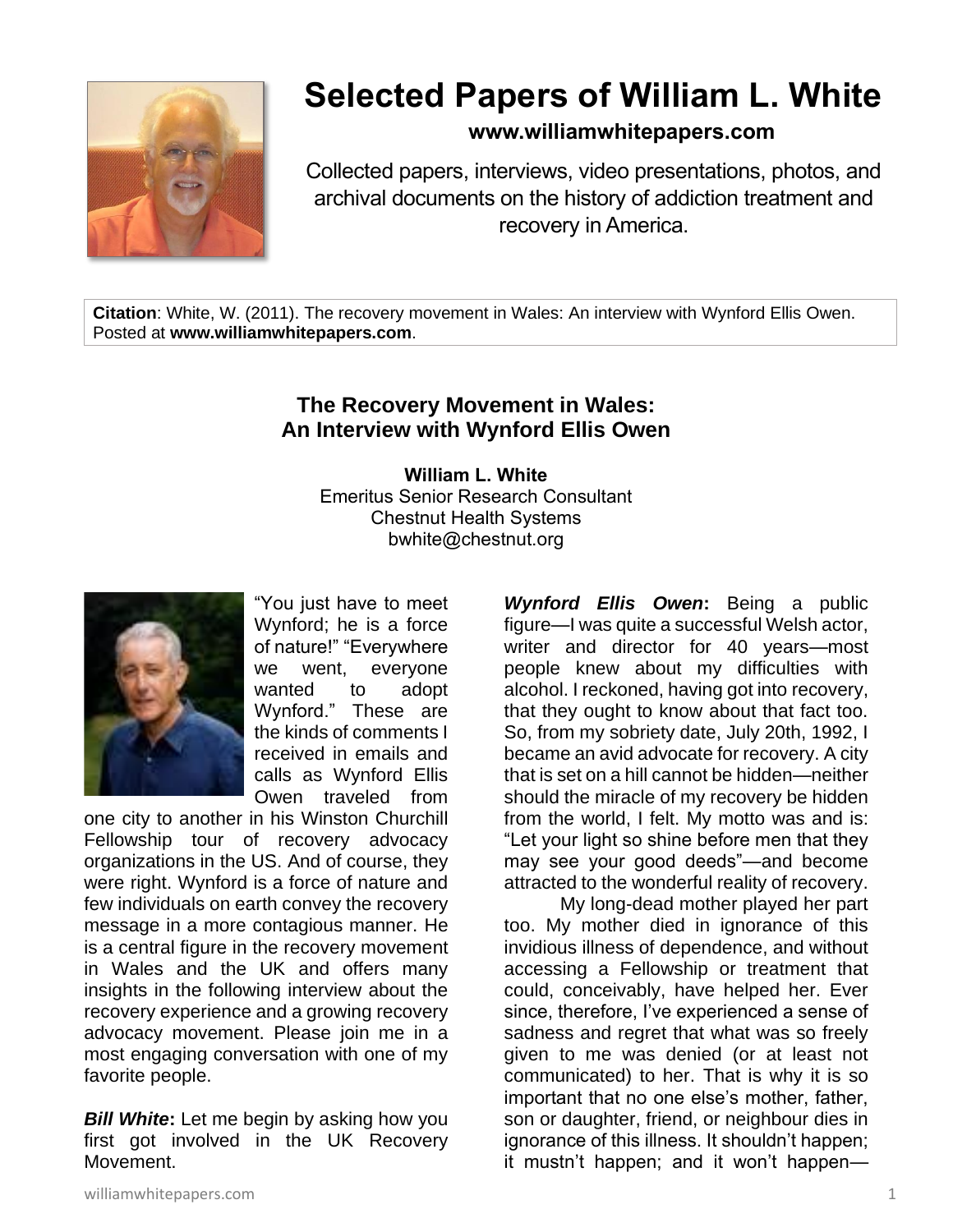unless, of course, our own recoveries become invisible. And that's a worry of mine that the concept of anonymity is being misunderstood by many in the Fellowships, resulting in the miracle of recovery becoming another "dirty little secret" hidden from the world. I've written two books about my recovery and speak publicly on TV and radio, as well as at public meetings up and down the country—and not once have I broken my anonymity. Adhering to the concept of anonymity is no excuse for not carrying the message.

I reckon it was David Clark from Wired In, however, who really got me involved in the UK Recovery Movement. I visited him in a remote Welsh farmhouse on the outskirts of Cowbridge in the Vale of Glamorgan where he was ensconced, along with Lucy James, his research assistant, awaiting shipment of his worldly goods and himself back to Australia—shortly after I was appointed to my current post as CEO of the Welsh Council on Alcohol and Other Drugs in 2008. In fact, David was my external examiner on an Addictions Counselling Foundation Degree course I'd just completed at Bath University, although I'd never met him face to face until that day. We were two like-minded people with a passion for recovery, and we just clicked from that moment on. He introduced me to the Wired In online community and got me blogging and contributing to the rapidly emerging online recovery community. And the rest, as they say, is history.

Another David, Dr. (Professor by now) David Best, played his part as well. David, who was Reader in Criminal Justice at the University of the West of Scotland at the time, delivered the Welsh Council's inaugural Annual Lecture at the Welsh Assembly Government Senedd building in Cardiff Bay in 2009, one of the initiatives I instigated as a newly appointed CEO. He introduced the concept of recovery to a mainly skeptical audience and made quite an impact as he lectured on "Evidence of hope: what do we know about sustained recovery from alcohol and drug addiction?"

In essence, David Best was saying that with most addictions, treatment was not good enough and also that treatment itself was not enough—it was not sufficient in its current form to support recovery. David, however, recognized that recovery does happen and happens in community settings where indigenous resources provide the basis for the recovery journey. The evidence was clear for us to see, he said, and his enjoiner was that we needed to bring it to life in Wales and make available the help and support people needed and deserved.

I reckon I've been trying to do that ever since.

**Bill:** Your position as the CEO of the Welsh Council on Alcohol and Other Drugs must provide a perfect vantage point to pursue your advocacy work.

*Wynford Ellis Owen***:** It does indeed. When I was appointed to my post with the Welsh Council, I came up with a comprehensive 3 year strategy, the cornerstone of which was advocacy work. I've travelled thousands of miles speaking to conferences, churches, schools, and youth groups all over the UK (and various American States, too) about the importance of "Choice and Responsible Living" (our strap-line), and the universal concept of recovery. By that, I mean that the message of recovery, as we understand it in the field of addiction, is a message for everyone.

During my recent Winston Churchill Fellowship tour of some eastern states of America where I visited a number of new recovery community centres that have achieved long-term recovery from severe alcohol and other drug-related problems, Professor Roland Lamb, Director of the Office of Addiction Services in Philadelphia, summed up our discussions around the universal concept of recovery thus:

*In regard to diabetes, cancer, heart disease, asthma, high blood pressure, for example, all have a recovery focus, a focus that allows people to be in support of each other; to support their mutual recoveries. A support that extends*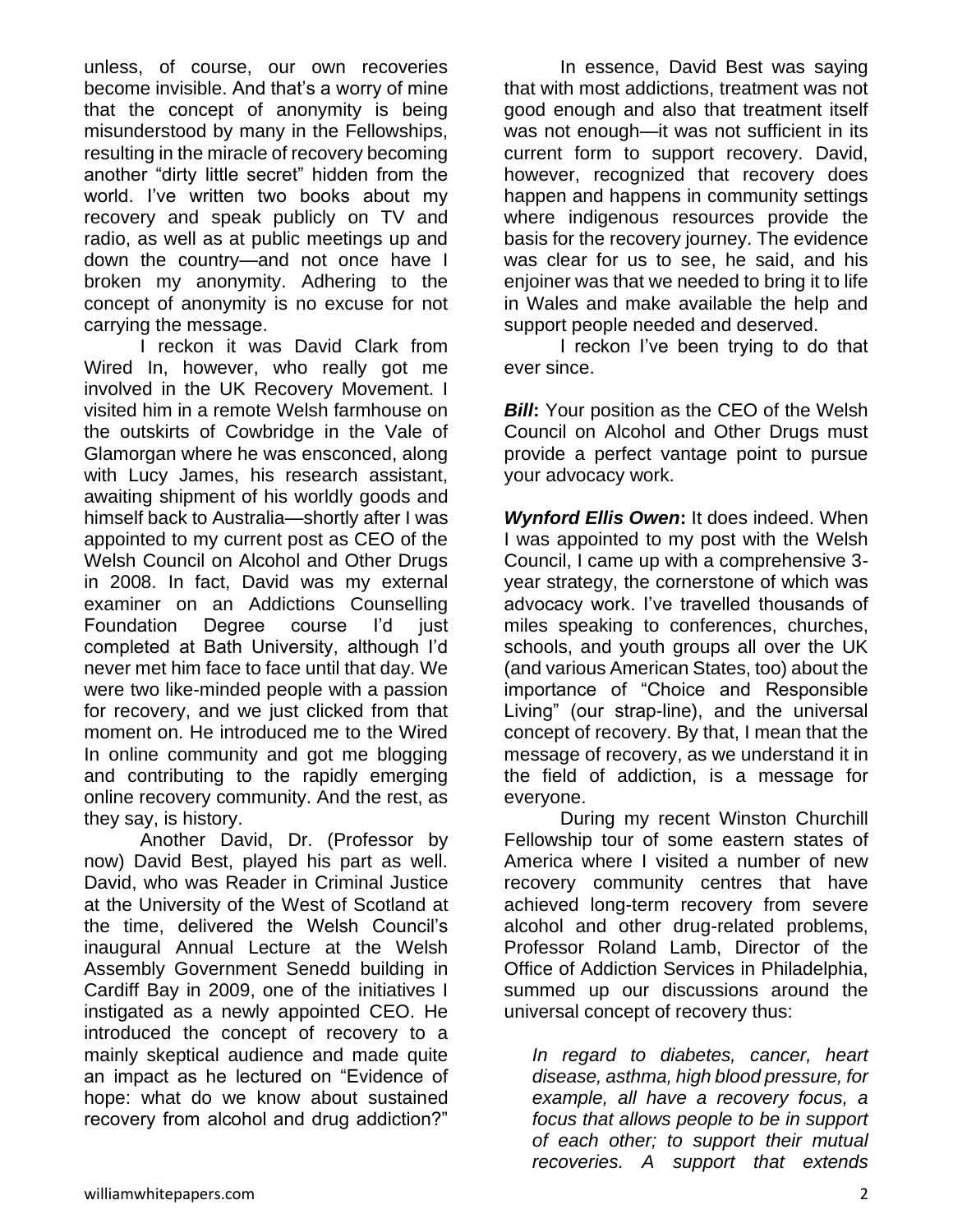*beyond the treatment and the doctor; that goes beyond the hospital intervention; and beyond even the medication. However, this is not currently the case for the principles of recovery for drug and alcohol addiction in the UK. I would like to suggest that we, all of us, get together to begin to talk about a universal concept of recovery—and principles of recovery that extend beyond the use of drugs; beyond the use of alcohol to the overall population across the world*.

The only way that this will work, I believe, is to put the recovering people in the driver's seat and to encourage them to put "faces and voices" to their recovery stories. We as practitioners were always in the driver's seat of addiction treatment. Now, however, we must learn from the US model and take a back seat. And it doesn't take new money to introduce such a concept—just a willingness to change our attitudes. That's it! That's the message I've been trying to carry in my advocacy work.

*Bill***:** What have been some of the key milestones of that movement in Wales?

*Wynford Ellis Owen***:** David Best's Welsh Council on Alcohol and Other Drugs lecture was a watershed moment—primarily, I believe, because it influenced Welsh Assembly Government thinking around treatment provision for alcohol and drug dependent people.

On a personal level, being invited to represent the recovery movement on the All Wales Substance Misuse Implementation Board was significant. It was an acknowledgement that the Recovery agenda was being gradually integrated into mainstream thinking. And being invited to deliver the keynote speech at the recent All Wales Service User Conference on the theme of Recovery was also important. I think it was a clear sign that the notorious battles of the 1970s between scientific and belief-based views of alcohol problems were finally beginning to be put to rest here in Wales—at least from the service user's perspective. It was, I felt, a nod in the right direction that the "common goal" in addiction to alcohol and drugs is recovery. And for that to be achieved, both Harm Reduction and Abstinence (and all other approaches) have to be compatible and, more importantly, be accepted as such. In other words, as Thomas Szasz says, we all need the courage and integrity to "forego waging battles on false fronts."

Significant also are the emerging recovery communities in Wales: Recovery Cymru; the Welsh Council's own Living Room Cardiff initiative, and the Anglesey and Gwynedd Recovery Community in North Wales. These are just some of the exciting community reinforcement approaches that encourage the building of supportive networks to help people overcome problems and issues they may have experienced by their dependence on alcohol, drugs (prescribed or illicit), or other harmful behaviours.

*Bill*: How are local recovery communities and the professional treatment community responding to this whole idea of recovery advocacy? Have you experienced much resistance to your efforts?

*Wynford Ellis Owen***:** The professional treatment community instinctively fears the emerging recovery communities because they advocate shifting the acute care model (which for many years has been professionally driven) to a recovery model whose ultimate goal is to help people obtain the best possible life that they can for themselves. In the traditional system that is focused on managing symptoms through the use of narrow sets of interventions, that is not necessarily the case. But when one moves to a recovery orientation, which is about having a life in the community, it really opens up a much broader array of services and interventions that can be brought to bear to help people. When this array of services and interventions is facilitated by "nonprofessional" peer-based recovery coaches, however, one can understand possibly the threat this poses to a highly trained professional treatment community.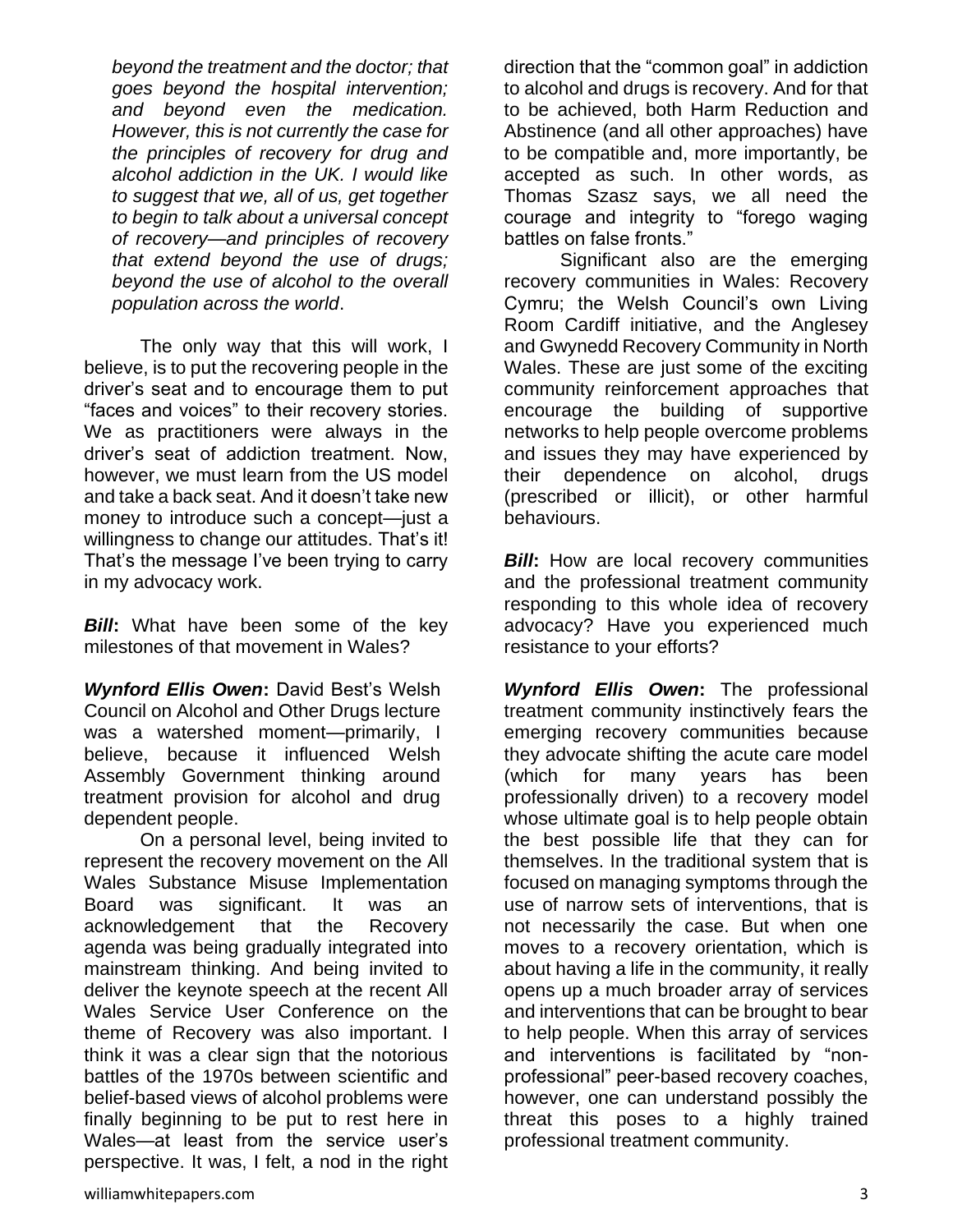In practice, however, that threat is very quickly allayed as professional treatment communities get to realize that the recovery communities provide effective support pre-, during, and post-treatment, and that their recovery philosophy is about partnering with, standing beside, and supporting the person engaged in the recovery process. The resulting elimination of the disconnect that has existed between long-term recovery and treatment, and between the community and professional treatment, is a further added benefit.

I have experienced very little resistance to my recovery advocacy efforts—at least to my face. I remember one exception, however, when I intervened and asked a group of young drug street workers where recovery fit into their agenda. The reaction I received was as if I'd shown a crucifix to a vampire! But then I think they were secret drug takers themselves who thought that their liberal views and permission-giving attitude was sufficient to "save" their clients.

Some Fellowship members are ambivalent about my efforts. Most, however, know that my roots are firmly embedded in the 12-Step program of recovery and tolerate my criticism of AA becoming increasingly invisible (the theme of my keynote speech as chair of the 2008 UK and Continental Europe General Service Conference was, "Anonymous but not Invisible"). Others have become advocates themselves and have joined me in putting a "face and a voice" to recovery. Heulwen Thomas, Alun "Sbardun" Huws, Neal Muldoon, and Carol Hardy, in particular, have been very successful in presenting the very attractive face and voice of recovery on TV and radio. And, of course, we're expecting upwards of 2,000 people to attend the first ever UK Recovery Walk in Cardiff on September  $10<sup>th</sup>$  this year. I kind of feel that I'm no longer alone!

*Bill***:** You had the opportunity to visit the United States and meet key people in the recovery advocacy movement there. What stands out to you from this visit?

*Wynford Ellis Owen***:** The 2010 Winston Churchill Travelling Fellowship was an unforgettable experience for me. I visited some of the new recovery community centres in the US that achieve long-term recovery from severe alcohol and/or other drug-related problems. Networks of such centres are to be found in Vermont, Connecticut, Philadelphia, Washington, DC, and Virginia. Visiting these centres provided me with very useful ideas on how to better build a strong "peer culture" into the services I am establishing in Cardiff by September 8<sup>th</sup>, 2011. The itinerary exposed me to a broad spectrum of recovery advocacy activities in the US, including many of the faith-based programmes. There are some extraordinary Service Outcomes in these centres. In Philadelphia, for example, 100% reported no crime or involvement with the criminal justice system within the past 30 days; at 6-month follow-ups, there was a 41.7% increase in employment and/or school attendance; and those reporting stable living environments increased from 23.1% at intake to 46.2% (reporting a permanent place to live) at 6 month follow-ups. These successes, if replicated in Wales and within the wider UK, would significantly relieve the huge social problems currently being experienced as a consequence of drug and/or alcohol misuse.

My 2010 Winston Churchill Fellowship final report can be accessed at [http://www.welshcouncil.org.uk/download/s](http://www.welshcouncil.org.uk/download/section_02.pdf) [ection\\_02.pdf.](http://www.welshcouncil.org.uk/download/section_02.pdf) In that report, I concentrate, in the main, on what I learned and on the international, national, local, and personal benefits that have resulted from what was, for me, a life-changing experience. Additionally, a video diary of my Fellowship, which includes 70 separate vignettes, has been uploaded to [http://www.youtube.com/user/WCAOD?feat](http://www.youtube.com/user/WCAOD?feature=mhee) [ure=mhee.](http://www.youtube.com/user/WCAOD?feature=mhee) This gives a flavour of the excitement and day-to-day experiences of a Churchill Fellow and serves as a testament to the effectiveness of the innovative approaches that I witnessed. I also mention briefly some of the "angels" I met who conveyed specific, important messages to me.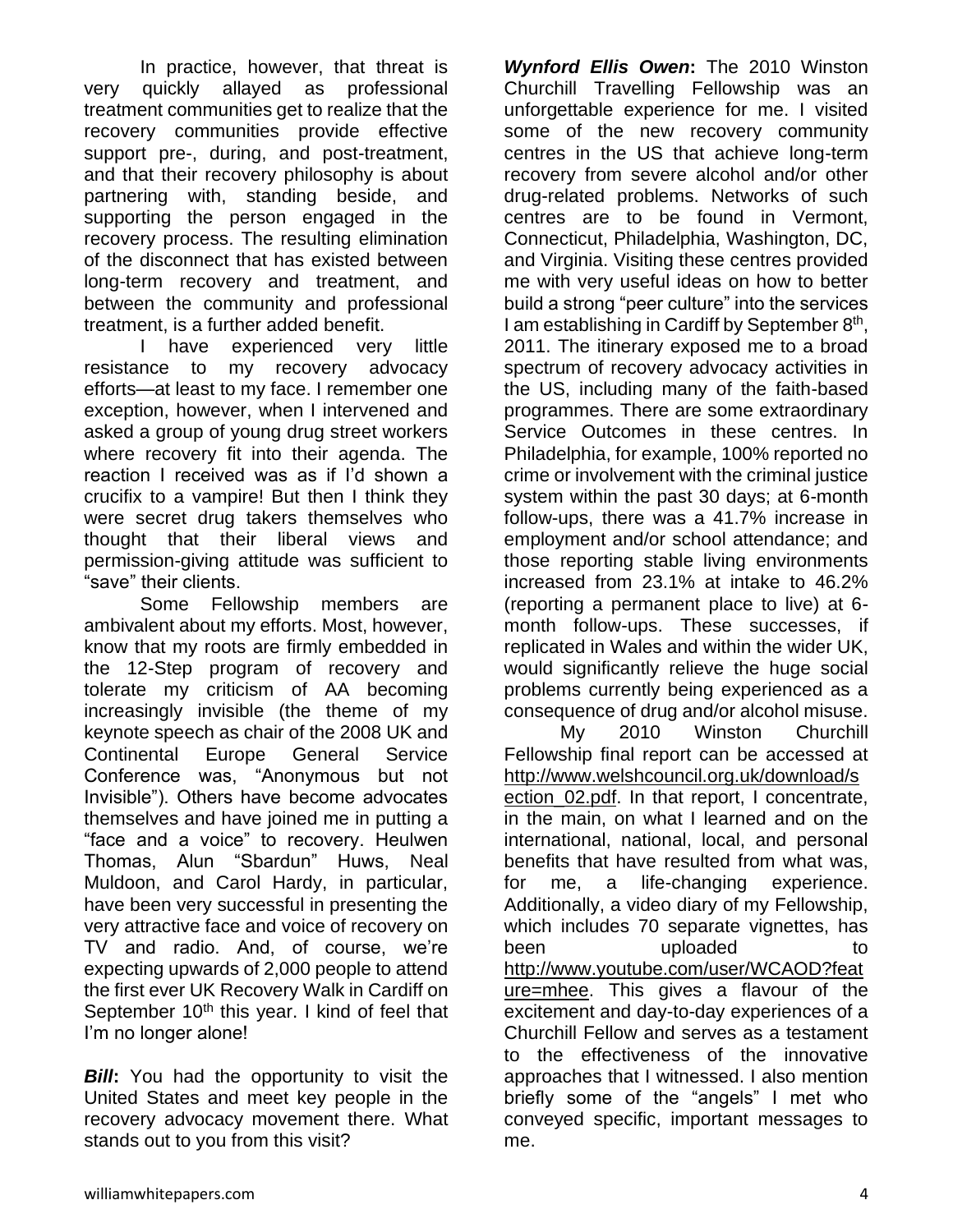But you ask me what stands out from my visit. I was privileged to attend PRO-ACT (Pennsylvania Recovery Organization Achieving Community Together) for a Family Member Story-Telling Training session facilitated by Joan Kenerson King (who created the training model) and Jazmin Banks. The room was packed for this wellness and recovery-oriented training session, which recognises that the stories of family members are a critical tool in moving Systems Transformation forward.

"All sorrows can be borne if you put them into a story or tell a story about them," so said Isak Dinesen. Therefore DBH/IDS, in conjunction with the Philadelphia Compact, are sponsoring free training especially for family members of children and/or adults who have received mental health and/or substance abuse services in the city of Philadelphia.

I stayed for the whole session, and the recovery in that room that afternoon was palpable. This was not only a training session but also a moving and healing experience for all of us. Joan Kenerson King has a magical quality about her and her conviction to the cause of recovery is inspirational. I was invited to tell my story at the end of the session. Yes, Joan Kenerson King's storytelling workshop was unquestionably one of the highlights of the tour to me.

A gardener once told me, "Wynford, if you're ever in trouble, give, give, give." And that's been my philosophy throughout my recovery. Focusing on others takes me away from my pain. It's always worked in the past becoming a "giver" instead of a "taker." And I saw it work again that afternoon in Philadelphia. The blessings one receives from simply telling one's own story are immeasurable. I saw people physically change, their postures straightening, their expressions mellowing, and peace descending on what had previously been some very troubled and anxious souls.

And that's why I've brought this particular training model back home with me to Wales and used it to miraculous effect during one of our Love & Forgiveness

Retreats in Trefeca College in the beautiful Brecon Beacons National Park.

*Bill*: What similarities and differences do you see in the US and UK recovery advocacy movements?

*Wynford Ellis Owen***:** The passion for recovery is the same in both countries, although I'd say that that passion is stymied somewhat in the UK because of our overreliance on public funding and a seeming aversion to embracing entrepreneurial sustainability initiatives. I was particularly impressed by the McShin Foundation in Richmond, Virginia, which recently received the Joel Hernandez Award in Washington for recognizing the needs of the community and using their resources to increase the prevalence and quality of long-term addiction recovery. John Shinholser, McShin co-founder and director, raises \$500,000 every year to sustain the service without recourse to public funding sources.

The success of certain central "hub" gathering places and peer-based services in the US, I believe, is down to good management—especially in organizing the recovery community's ability to care and bridge the gap between treatment and building productive lives. We're some way away from achieving that in the UK.

Good training is also a hallmark especially, for example, Connecticut Community for Addiction Recovery's (CCAR) highly acclaimed Recovery Training series. Add to this their innovative Telephone Recovery Support service and their Recovery Housing Database and the simplicity of their philosophy: "You're in recovery if you say you are," and you have a formidable and highly efficient and effective organisation.

However, underpinning everything is their success in putting a face on "recovery." By speaking publicly about the reality of recovery, CCAR members put a face on recovery. CCAR members put a public face on recovery by testifying before the legislature and State Commissions, as well as through well-attended public events like Recovery Walks. We have some way to go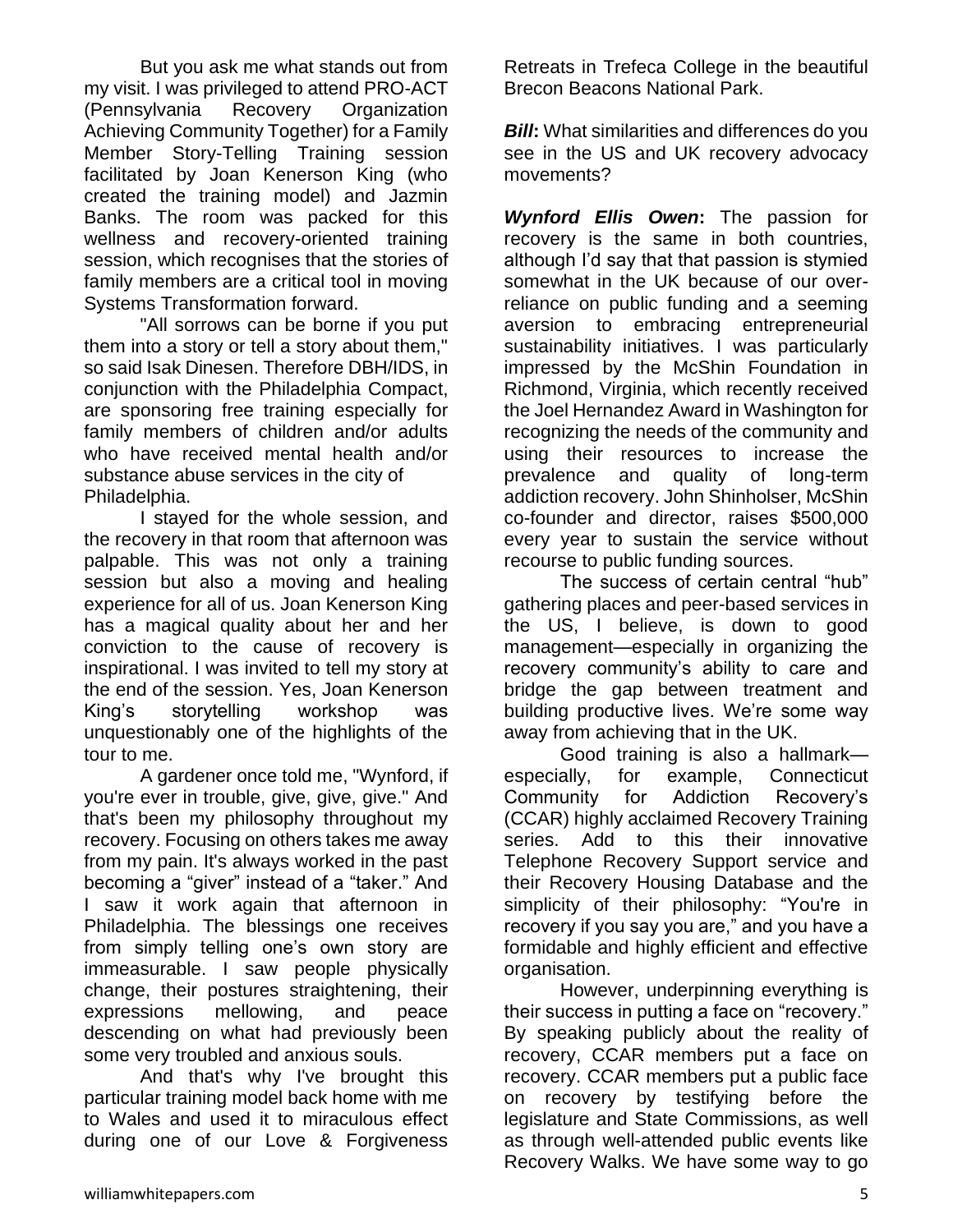to catch up here in the UK, as we're a bit more reticent about our recoveries. The good news, however, is that we have embarked on the process, and it's only a matter of time before we catch up.

The "all-recovery group" concept is both effective and fills a gap, I believe, in service provision. "All-recovery groups" welcome 12-Step, Christian-based, methadone, medically assisted, cooccurring, family members, and community members or, as Phil Valentine from CCAR puts it, "all non-denominational groups!" But their main purpose is to provide an opportunity for people to come in and talk about recovery.

Interestingly, Phil said that he was hesitant, initially, about offering peer recovery support groups as a means of supporting long-term recovery because he believed people should use existing available resources, such as AA and NA membership. However, he found a need for an "all-recovery group."

Phil described the set-up in a 2007 interview he did with you, Bill, as, "such a simple concept, it's brilliant, and it's helped a lot of people." I have been using this allrecovery group approach in Wales for the past 2 years and agree with Phil that it works. It's practical, and it's comparatively cheap from a legislator's point of view! Including family members and all other addictions and harmful behaviors in the "all-recovery group" approach completes the picture, I feel, as we help each other identify and explore distorted beliefs that have been developed to irrationally justify our instincts.

One can talk about the similarities and differences between the US and the UK till the cows come home, but as a group member told me in Connecticut, having listened to my recovery story: "This illness is real, whether you're from Wales, Hartford, the Bronx, or Timbuktu!" The universality of it is awesome!

*Bill*: What do you feel are the most important pitfalls the UK recovery advocacy movement will need to avoid?

*Wynford Ellis Owen***:** Setting rules and regulations for itself! "Rules and regulation," as Bill Wilson, co-founder of Alcoholics Anonymous said, "are not for us." Establishing principles of recovery is all very good; policing those same principles is quite another matter. It brings out the worst in us.

*Bill*: You have used multiple media outlets to promote recovery in Wales. Could you describe some of these efforts?

*Wynford Ellis Owen***:** I'm a great believer in using the media to help carry the message of recovery. I've recorded a pop song (Cân y Stafell Fyw/Living Room Song) about recovery, specially composed by Alun "Sbardun" Huws and produced by Bryn Fôn. The song (in both Welsh and English) is available to download from [www.sainwales.com](http://www.sainwales.com/) and is intended to raise funds and promote our new Recovery Centre, which opens on September 8th. Twenty-five TV and Film professionals (many of them BAFTA award winners) have also donated their time and talents to create a promotional film for Stafell Fyw Caerdydd/Living Room Cardiff. This film can be accessed at [www.welshcouncil.org.uk](http://www.welshcouncil.org.uk/) and at [www.thelivingrom-cardiff.com](http://www.thelivingrom-cardiff.com/) and will be shown in the local cinemas and on TV.

I am fortunate to have the support of Tinopolis Ltd., a large independent TV production company here in Wales, which offers me post-production facilities free of charge. Their kindness and support has enabled me to videotape our annual lectures, for example, as well as some other innovative ideas, such as our Guided Meditation, which can also be viewed on our website, and DVDs that promote other treatment providers. I also present and produce a monthly hour-long, late-night recovery-oriented radio program on Cardiff Radio, the capital's community radio station on 98.7FM. I talk to people about recovery, what works for them, and what support they need in order to make it work even better for them; and I use the program to promote a universal concept of recovery. It also gives other providers an opportunity to talk about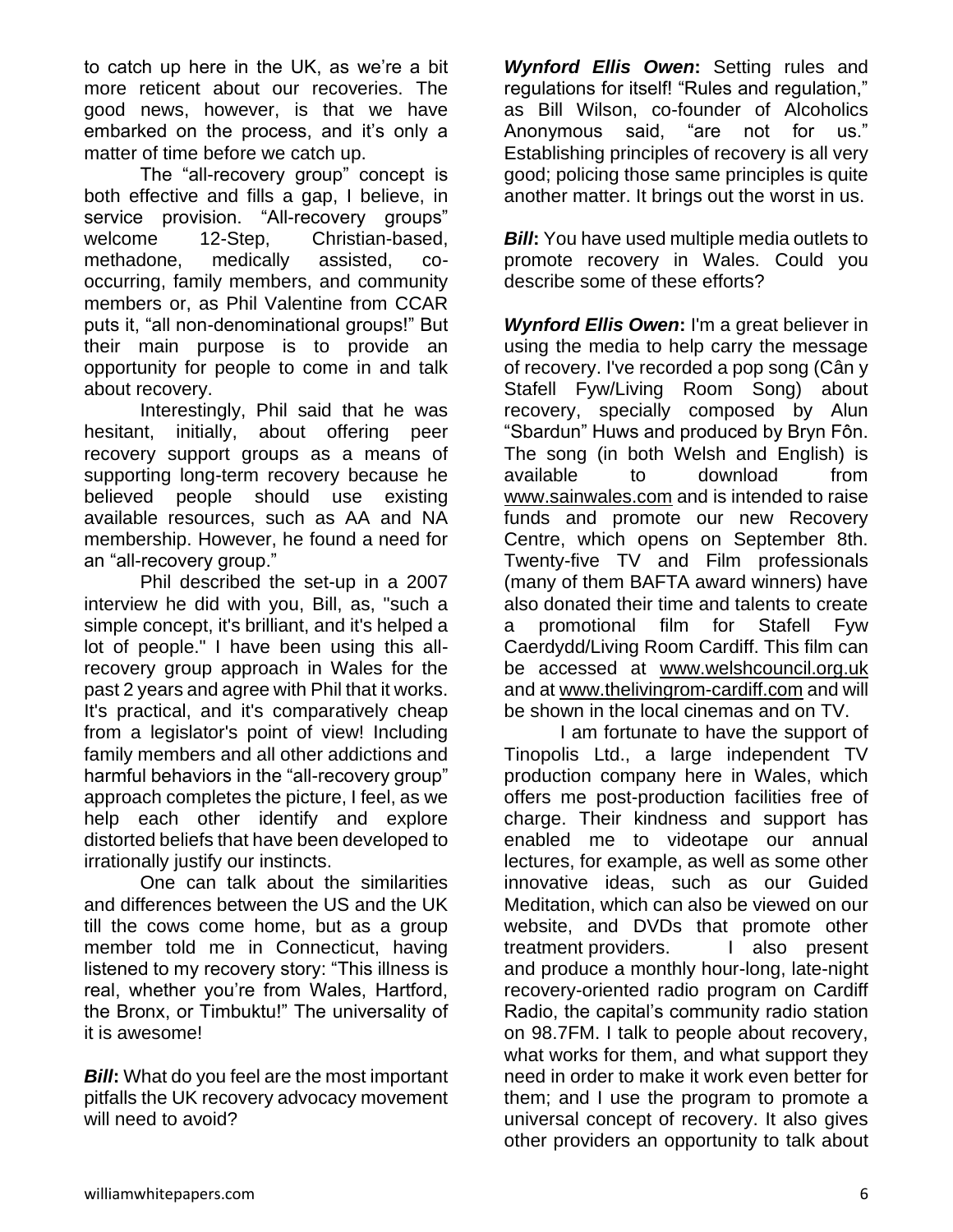their philosophies and offers listeners a vista of the many other routes to recovery.

In time, I hope to link up with colleagues, such as Michael Campbell and Vincent Faust from STOP (Sobriety Though Out Patient) in Philadelphia, and produce a transatlantic version of the Living Room radio program.

I've also arranged an art exhibition at the Welsh Assembly building in Cardiff, inviting established artists and some in recovery to interpret the word "addiction." There'll be another exhibition on the theme of recovery in the New Year as well as another showing of the original exhibition in Barry. Incidentally, at the launch of the original exhibition, I asked a group of mime and dance artistes to interpret a piece of poetry by the late Angharad Jones, Negative Print. That's when I learned that we don't even need sound and language to promote recovery. Dance and movement can be just as effective.

*Bill***:** Describe the role of Wired In—the UK virtual recovery community.

*Wynford Ellis Owen***:** I'm a member of the core team running Wired In—the internet recovery portal. During my Winston Churchill Fellowship, I recruited Phil Valentine, Arthur Evans, and Roland Lamb to the advisory team. It's vitally important that we unite worldwide to push forward the Recovery Agenda. There's an exciting groundswell that has to be nurtured and built on.

Wired In was set up by Professor David Clark, and was developed as a way of empowering people to tackle drug and alcohol use problems and provide an environment of opportunity, choice, and hope, to enable individuals and families to find their path to recovery.

Wired In brings people together with the common purpose of helping themselves and others, and making sure that society is more understanding of and helpful towards people affected by substance use problems.

Here, I have to pay tribute to Michaela Jones who, along with David, monitors and oversees the day-to-day running of this most important and influential internet resource.

You can access Wired In at [www.wiredin.org.uk.](http://www.wiredin.org.uk/)

*Bill***:** You are an advisory member of the UK Recovery Federation. How important do you feel it is to set standards and principles that can guide the emerging recovery movement? Could you give examples of such standards and principles?

*Wynford Ellis Owen***:** Structure and discipline are vitally important if recovery is to flourish. The same is true for the emerging recovery communities. So, setting standards and principles is important, as long as we don't turn them into "rules and regulations." I promote "Choice and Responsible Living" in my day-to-day work with the Welsh Council on Alcohol and Other Drugs. Recovery restores to us the ability to choose and to live responsible lives. We relinquish that right, which is one of the biggest rewards and joys of recovery—at our peril.

#### **The UKRF principles (\*Adapted from CSAT principles generated in 2008):**

Honesty, self-awareness and openness lie at the heart of healthy Recovery movements.

There are many pathways to Recovery and no individual or organisation has the right to claim ownership of the 'right pathway.'

Recovery embraces harm reduction and abstinence-based approaches and does not seek to be prescriptive.

Recovery involves the personal, cultural and structural recognition of the need for participative change and transformation.

Recovery involves a continual process of change and self-redefinition for individuals, communities and organisations.

Recovery challenges all discrimination and transcends shame and stigma.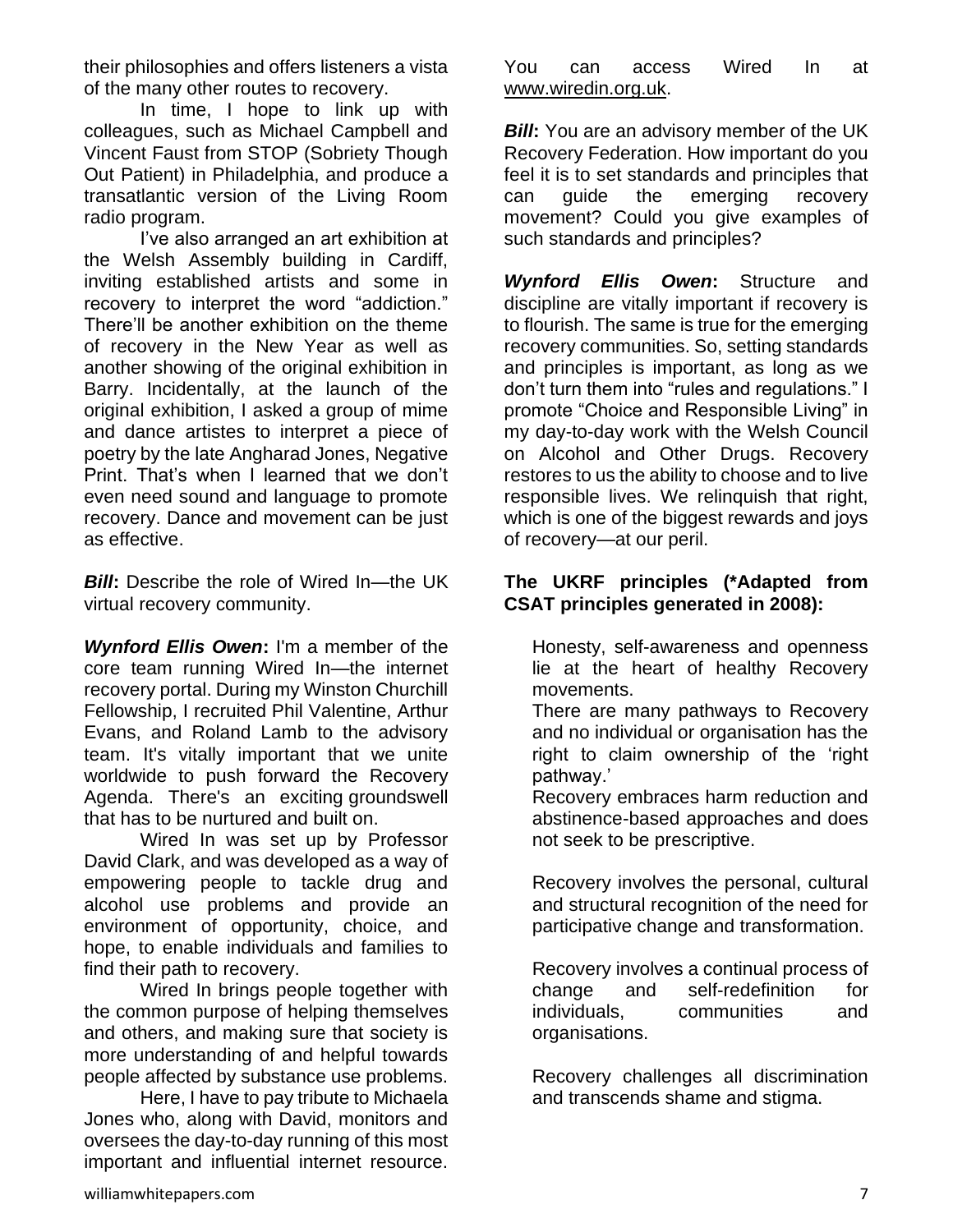Recovery lies within individuals and communities and is self directed and empowering.

Recovery emerges from hope, gratitude and service to others.

Recovery is supported by peers and allies within communities.

Recovery exists on a continuum of improved health and well-being.

Recovery is holistic and has many cultural dimensions.

Recovery is a reality.

#### **The UKRF Aims to:**

Enable Community-Led Emerging Recovery Organisations (CEROs) and Recovery Networks to grow and expand across the UK.

Establish a membership organisation and a national network of individuals and organisations that will speak out and support local, regional, and national community-led recovery initiatives.

Establish an accreditation body that will enable the development of Communityled Emerging Recovery Organisations (CEROs) and support the establishment of Recovery Oriented Integrated Systems (ROISs).

Support the development of Recovery advocates/champions in all UK regions.

*Bill***:** You are chairing the first UK Recovery Walk Cardiff, planned for September 10, 2011. What has been the response so far to this planned event?

*Wynford Ellis Owen***:** This is the Recovery Walk's first outing here in Wales. I expected a lackluster response from the majority of Fellowship members and from most treatment providers in the Cardiff area. And got it! A breach of the anonymity tradition has been the excuse of the former (who insist on misinterpreting the concept of anonymity); the criticism that it's "a 12-step thing" has been the apology of the latter. (Who said that the notorious battles of the '70s were over?) But the reaction here in Cardiff has been no different to how it was in other towns and cities, especially where a recovery community exists only in scattered, isolated pockets. Given time, and when the recovery community is nurtured and organized, resistance will dissipate, and the ensuing Recovery Walks will flourish.

You will be pleased to hear that the organization of the Walk is progressing well. We have excellent committee members who are giving their time generously to put the Walk together, and things auger well for a successful September 10<sup>th</sup> event.

The walk will start at 11.00 am at City Hall before a circuit of Cardiff City Centre accompanied by a Samba band. The start/finish point outside City Hall will have refreshments, children's entertainment, and music. There are a few bands lined up, and we would be delighted if as many people in recovery as possible, and their family members, friends, and supporters turned up.

The 10th September UK Recovery Walk, Wales 2011, is going to be a day of celebration, a fun day, and an unforgettably inspirational day as we put "faces and voices" to recovery and become worthy advocates for the attractive reality of recovery.

And don't forget that the Recovery Walk is, in essence, a civil rights issue and will go a long way towards countering the considerable amount of prejudice, discrimination, and stigmatization of people with addiction and mental health problems that still exists in society.

*Bill***:** Another project you have in the works is setting up a recovery centre in Cardiff. Describe your vision for Stafell Fyw Caerdydd/Living Room Cardiff.

*Wynford Ellis Owen***:** I was in another career in the theatre and media for 40 years and returned to college at the ripe old age of 58 in order to gain the skills and knowledge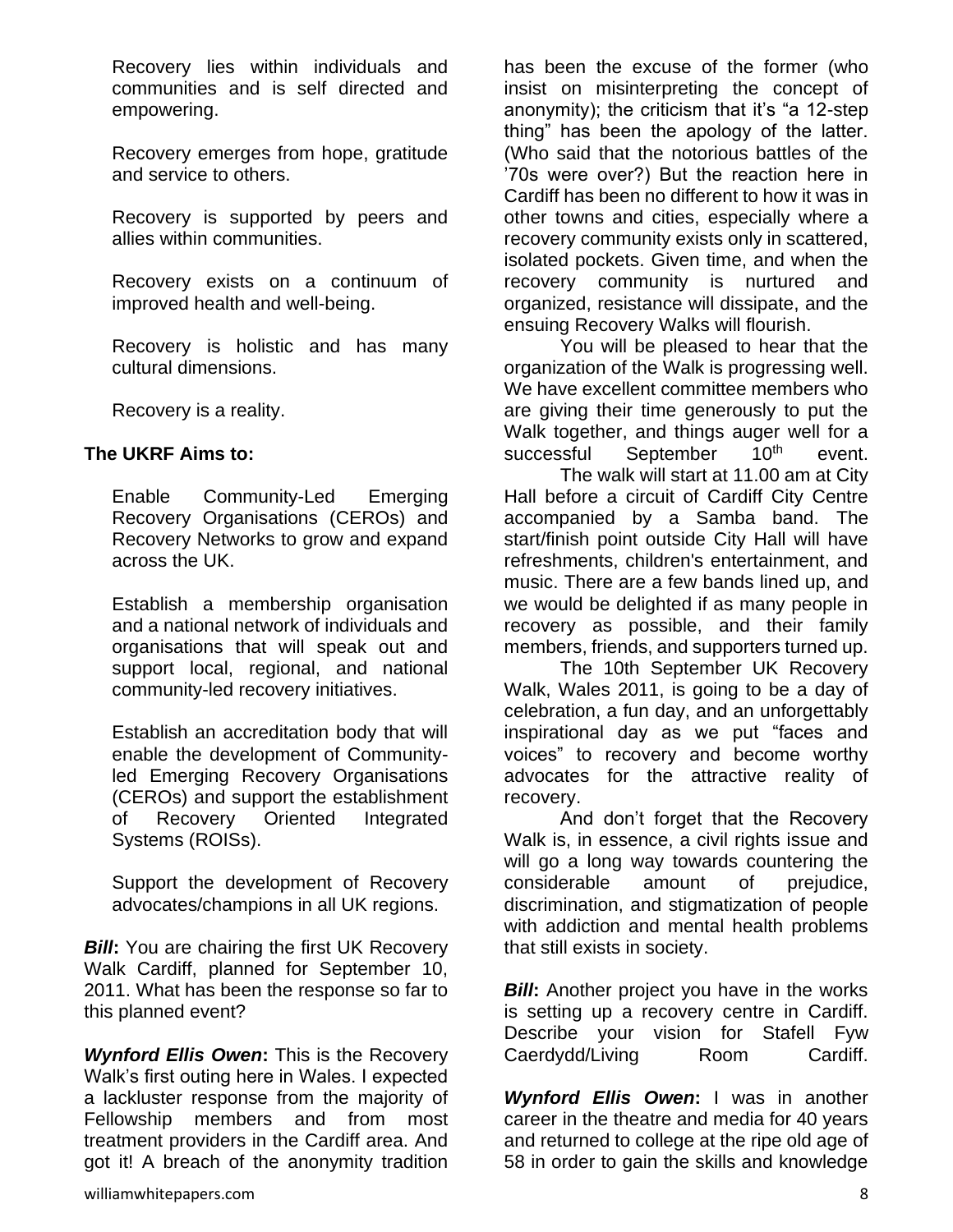that I felt I required in order to set up a Recovery Centre in Cardiff. In 1992, when I began to recover and live my life without recourse to drink and drugs, the treatment I required was not available in Cardiff, the capital of Wales, where I had existed in an altered state, more or less, for the previous 23 years. Sixteen years later (as it was at the time), nothing much had changed, and I resolved to set up a recovery and day-care centre, so that people like myself, who needed to abstain from drink and drugs in order to live, might receive support and help as they learn to confront the burden of being human. We're almost there, with the official opening of stage 1 of the project on September 8<sup>th</sup>.

The Project will embrace three stages:

Stage 1: The establishment of a recovery centre based on psychosocial clubhouse principles on the ground floor, offering non-clinical assistance to PIRs (People in Recovery).

Stage 2: The addition of a free, bilingual day-care rehabilitation centre situated on the first floor, offering structured, clinical assistance to PIRs.

Stage 3: The addition of a crèche facility to provide free early years care for up to 12 children, thus allowing the parent(s) to participate in the centre's activities. Parenting classes, family therapy, and structured parent-child play will be critical components of the crèche facility.

In this centre, it is proposed to have an all-embracing approach to addiction treatment across the spectrum, working in cooperation with all the other service providers in the area. However, before all this can commence, we have to help develop a meaningful recovery community here in Cardiff, and organize that community effectively. Hence Stage 1 of the project: because the recovery community needs to be in the driver's seat telling us what support they want.

**Bill:** Let's explore some of your personal thoughts about addiction and recovery. How has your understanding of addiction evolved over the years?

*Wynford Ellis Owen***:** I'm still very much a "human doing" (as opposed to a human being) and fascinated by the need of people like myself to "flee from ourselves." I give alcoholism (and addiction) the name "Mumism" or to a lesser extent "Dadism." I haven't come across a single exception yet where there hasn't been a breakdown of some sort in the relationship between Mum and child, to a lesser extent between Dad and child. A great deal of healing occurs when we revisit these often unacknowledged hurts and repair the damage done through introducing the concept of forgiveness. (That's why, incidentally, more money needs to be spent on better parenting—helping the child develop into an emotionally healthy, independent-thinking individual.)

I believe three things have to happen to facilitate recovery: we've got to recognize our need of help (that's where suffering comes into its own as potentially "the greatest creative force in nature": suffering was the only thing that got me to change my ways!); we've got to become risk takers (risking for me is becoming vulnerable and being prepared to lower the masks I've been hiding behind for so long, becoming authentic and true to nature. Scary stuff being human!); and thirdly, and paradoxically, I have to toughen up (that's realizing that I'm a survivor and not a victim that I do have the wherewithal, the wisdom, and the courage to confront the burden of being human).

And, of course, we have to use fear as a reason for doing things, rather than as an excuse not to!

*Bill*: What has been most important in terms of your own recovery?

*Wynford Ellis Owen***:** Faith is vitally important to me. The Power I access to facilitate the above came initially to me through the teachings of Meister Eckhart. He taught me that I didn't have to take the scenic route to God (religion), that I could have instant access to my God, and that I could